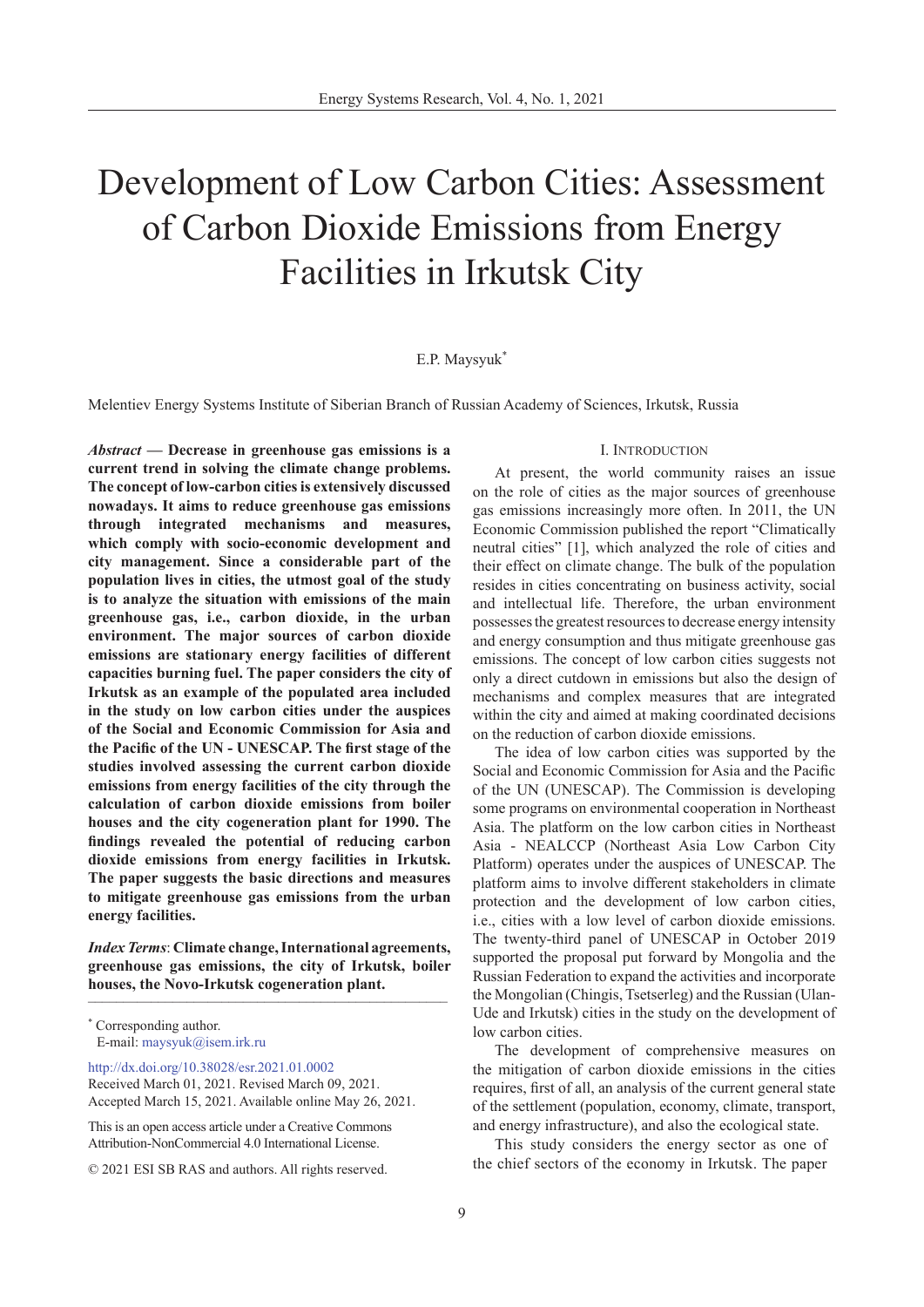presents an assessment of carbon dioxide emissions caused by the operation of energy facilities.

## II. Literature review

The world community has been discussing the issues of greenhouse gas emissions for long. The first reliable information on changes in climate and possible causes of its fluctuations appeared as far back as the 19th century [2], and the relation between these changes and the higher carbon dioxide concentration is validated by numerous studies [3-5].

However, the debates concerning the effect of greenhouse gases on climate both locally and globally are still going on. Of special concern is the human contribution to the accelerated warming in the last decades. The opinions of scientists on this issue vary. Some of them discuss the theories of natural cyclical changes caused by the release of space and solar plasma [6, 7], while others lay the stress on the anthropogenic effects due to human activity and increase in carbon dioxide emissions as a result of growing business activity [8, 9].

Recent decades have seen new records of the climatic changes, the mean temperatures rise, and the distribution of atmospheric precipitation changes. The area of glaciers, ice sheets, and arctic seawater ices shrinks faster than it was forecasted. The most significant climate change consequences both observed and forecasted were revealed in all European regions. Accordingly, the climate change consequences for seas are related to the rise in water temperature and acidity. In the coastal zones, the sea level rose, the shorelines eroded, the storms became more frequent and severe [10]. It is expected that in the future, there will be more intensive and numerous climate changes. Even if the greenhouse gas emissions were completely stopped now, the climate would continue to change for many decades because of earlier releases and inertia of the climatic system [10].

At present, the planet climate conservation issue is the focus of attention of practically all world's countries. The UN Framework Convention on Climate Change (UN FCCC) reflected the interest of the international community in decreasing greenhouse gas emissions in 1992. The goal of the Convention was to stabilize the greenhouse gas concentrations in the atmosphere at a level, which would prevent dangerous man-induced impact on the climatic system [11]. This Convention was signed by 197 countries, including those of the former USSR and all industrially developed countries. Later, in 1997, the Framework Convention was supplemented by the Kyoto Protocol that fostered the development of the provisions of the UN FCCC, calling for the developed countries to limit and cut down greenhouse gas emissions under the agreed national commitments. The Protocol was adopted since the Convention of 1992 contained only the calls to these countries to pursue a policy and take measures to prevent climate change. The Kyoto Protocol establishes

specific emission reduction commitments for industrially developed countries, including the European countries. Generally, these commitments correspond to approximately a five-percent decrease in emissions against the 2012 levels [12]. With the complex process of the Kyoto Protocol ratification and the need to solve the problems of climate change, in 2015, the world community once again adopted the worldwide document, the so-called Paris Climate Agreement [13]. It formulates the issues of greenhouse gas emission mitigation somewhat differently. The Agreement suggested limiting global warming, providing temperature change by no more than 2°С by 2050, and preferably 1.5°С by 2040 with further zero (zeroing) growth of the global temperature on the planet. Essentially, it declared a transition to carbon-free technologies.

It is worth noting that many world's countries are affiliated with this process. The Paris Agreement was signed by 196 countries of the world, including Russia, China, Mongolia, Japan, European countries, and others. At the beginning of 2021, the USA also signed this Agreement.

The Russian Federation confirmed its commitment to the Paris Agreement (as of 2015) by the Russian Government Decree of September 21, 2019, and became an authorized participant in this international-legal instrument. In 2014, before signing the Agreement, Russia developed an Action Plan to ensure a reduction in greenhouse gas emissions by 2020 to a level of no more than 75% of the 1990 level (approved by the Decree of the Government of the Russian Federation of April 2, 2014, No. 504-r). And every five years, the Russian Federation undertakes to submit a report on Russia's contribution to the reduction of anthropogenic greenhouse gas emissions to the Secretariat of the UN Framework Convention on Climate Change. The Russian Federation adopted the Orders and Decrees (2014, 2015) on the inventory of greenhouse gas emissions, developed the guidelines for assessing emissions for various types of economic activities. In 2020, the Ministry of Economic Development of Russia prepared a draft long-term strategy for the development of the Russian Federation with a low level of greenhouse gas emissions until 2050 (March 2020).

The Asia-Pacific region countries also seek to transition to carbon-free technologies in their energy development [14]. The primary technologies aimed at achieving a climate-neutral world (zeroing emissions by 2050) include the use of renewable energy sources instead of coal for energy purposes; the involvement of electric transport (electric vehicles) with additional preferences in its operation; promotion of studies on the development of hydrogen technologies; bans on deforestation, and others.

The main focus is, of course, on the transformation of the energy sector, i.e., a change in the fuel and energy balance structure; energy conservation; an introduction of innovative technologies and intelligent systems for energy consumption and production; use of renewable energy resources, including hydro resources; industrial energy disposal, and others.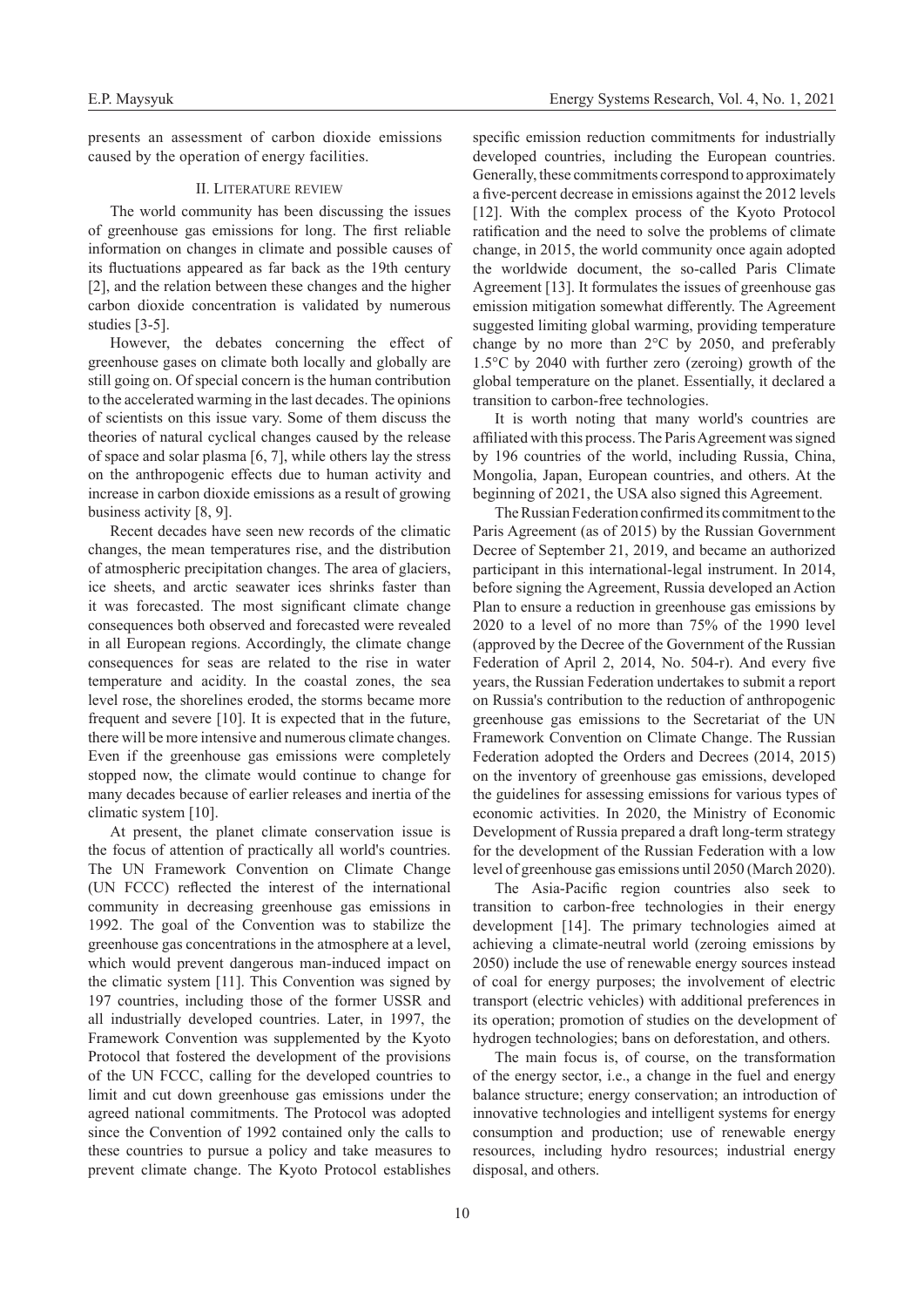| Greenhouse gas      | Chemical formula | Potential of global        | Production process                                       |
|---------------------|------------------|----------------------------|----------------------------------------------------------|
|                     |                  | warming, $t CO2$ -equiv./t |                                                          |
| Carbon dioxide      | CO <sub>2</sub>  |                            | Stationary fuel combustion, flaring, fugitive emissions, |
|                     |                  |                            | oil refining. Production: coke, concrete, lime, glass,   |
|                     |                  |                            | ferroalloys,<br>ceramic wares,<br>ammonia,<br>primary    |
|                     |                  |                            | aluminum. Petrochemistry, ferrous industry, air, railway |
|                     |                  |                            | transport, and other industrial processes.               |
| Methane             | CH <sub>4</sub>  | 25                         | Flaring, fugitive emissions                              |
| Nitrogen oxide      | $N_2O$           | 298                        | Production of nitric acid, caprolactam, glyoxal, and     |
|                     |                  |                            | glyoxalic acid.                                          |
| Fluoroform          | CHF <sub>3</sub> | 14 800                     | Production of fluorine-containing compounds.             |
| Perfluoromethane    | CF <sub>4</sub>  | 7390                       | Production of primary aluminum.                          |
| Perfluoroethane     | $C_2F_6$         | 12 200                     | Production of primary aluminum.                          |
| Sulfur hexafluoride | SF <sub>6</sub>  | 22 800                     | Production of fluorine-containing compounds              |

Table 1. The values of potentials of global warming caused by greenhouse gases.

Since it is rather difficult to stop using fossil fuel in the near future, the world community has proposed developing commercially viable clean coal technologies with 100% of CO<sub>2</sub> capture as soon as possible. Carbon capture and storage technology allows capturing waste carbon dioxide from flue gases of power plants based on the methods of absorption, adsorption, membrane gas separation, and others [15]. Experts claim that technically the capture and storage of large amounts of  $CO<sub>2</sub>$  will not pose a big problem. Moreover, the widespread use of these technologies can significantly contribute to the achievement of the ambitious climate targets set by the Paris Agreement.

In 2019, the world had 17 carbon disposal projects aimed at capturing up to  $31.5$  million tons of  $CO<sub>2</sub>$  per year, with 3.7 million tons stored in geological structures [16].

At the initiative of the Global Energy Association for the development of international research and projects in the field of energy and with the direct participation of the world expert community representatives, breakthrough energy technologies have been developed to minimize or avoid carbon dioxide emissions [17].

The technologies for mitigation of greenhouse gas emissions also include new technologies for energy production and conversion, which involve creating closed thermodynamic cycles with zero emissions [18]. Specific features and advantages of such technologies are oxygen fuel combustion accompanied by the production of water vapor and carbon dioxide with the condensation of the latter, its capture, and transportation to the storage site.

The efficient use of resources and the creation of a low carbon society are the focus of the world's discussions on the transition to the "green" economy, which is reflected in the mid-and long-term plans of Europe's development [19]. The Action Plan for the transition to the low carbon economy suggests that the emissions of the European community must be decreased by 80% by 2050 against the 1990 level based on the internal mitigations.

Thus, to date, a global opinion has been formed, which is supported and authorized by the relevant documents aimed at reducing greenhouse gas emissions and using carbon-free or low carbon technologies for the vital activities of the planet's population.

### III. The Methodology of Investigation

Since June 2015, the Order of the Ministry of Natural Resources of the Russian Federation No. 300 has been in effect in Russia, which approves methodological guidelines and guidance for quantifying the greenhouse gas emissions by organizations engaged in various economic activities [20]. These guidelines are based on the Action Plan to decrease greenhouse gas emissions by 2020, which was approved by Order No. 504-r of the Government of the Russian Federation dated April 2, 2014. The main goal of the Plan is to ensure that by 2020 Russia's greenhouse gas emissions do not exceed 75% of the 1990 emissions [21].

The methodological guidelines establish a procedure for quantifying greenhouse gas emissions for their monitoring, reporting, and verifying. Since 2017, all enterprises with emissions of more than 50 thousand tons of  $CO_2$ -equiv. per year must report on greenhouse gas emissions.

The developed Greenhouse Gas Inventory Methods are based on the international recommendations, are approved by the Ministry of Natural Resources of the Russian Federation, and include all categories of sources and sinks of greenhouse gases.

In general, seven gaseous compounds, which cause the so-called greenhouse effect, i.e., upset the planet's heat exchange, are classified as greenhouse gases (Table 1). The data on the global warming potential for the selected greenhouse gases were developed following Decision 24 / SR.19 of the Conference of the Parties engaged in the UN Framework Convention on Climate Change, ratified by Federal Law No. 34 of 04.11.1994 "On Ratification of the UN Framework Convention on Climate Change" [22, 23]. The gases indicated in the Table have different warming potential: carbon dioxide has the lowest potential, and sulfur hexafluoride (released during the production of fluorine-containing compounds) has the highest potential.

Among different production processes, energy facilities and especially fossil fuel combustion cause the greatest emissions of greenhouse gases and primarily  $CO<sub>2</sub>$ .

The greenhouse gas emissions are determined quantitatively by different methods designed for corresponding categories of their sources: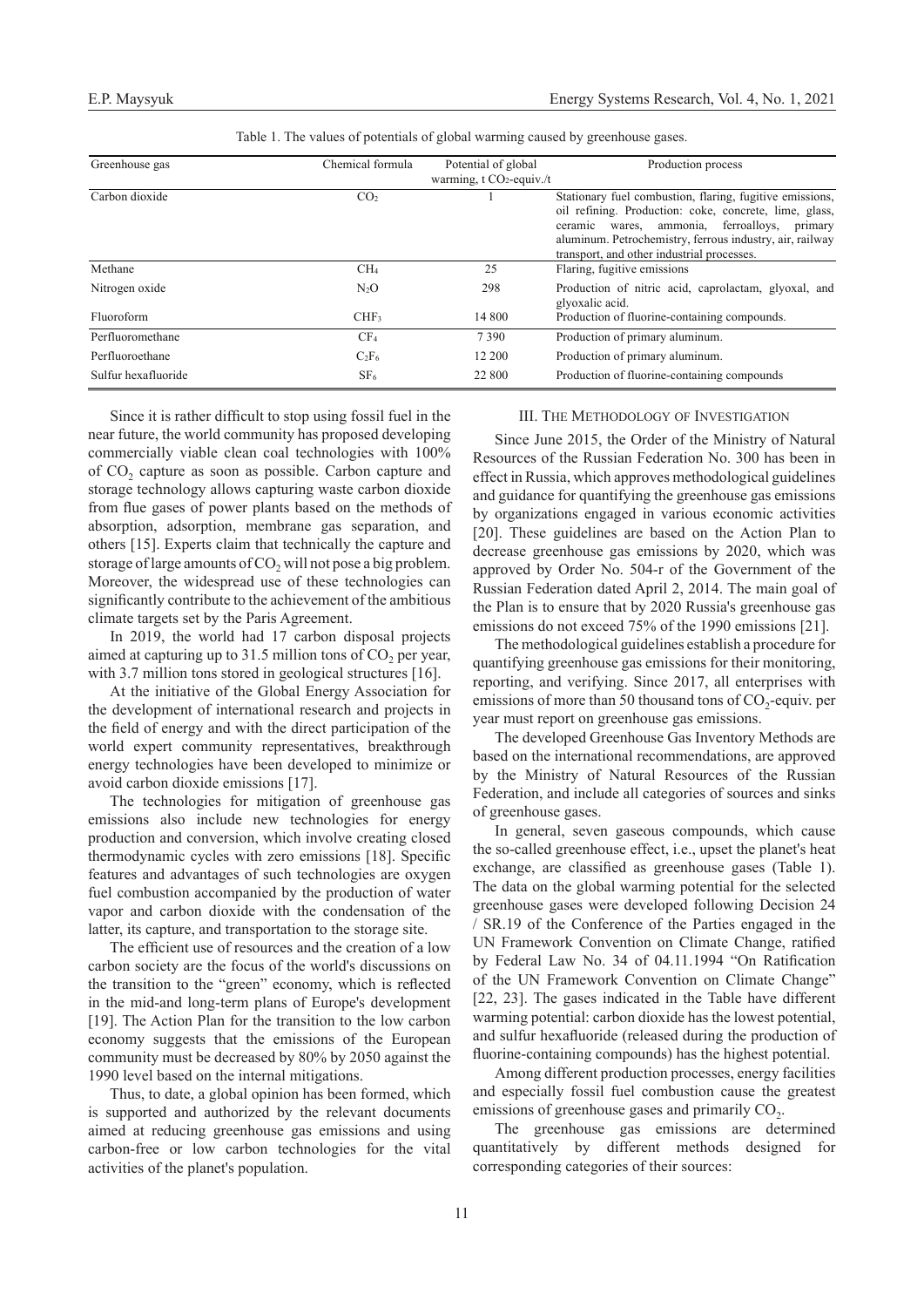

*Fig. 1. Dynamics of fuel consumption structure by energy facilities in the city of Irkutsk.*



*Fig. 2. Dynamics and share of fuel oil in fuel consumption structure for energy facilities in the city of Irkutsk.*



Boiler houses - Total, energy facilities **NICP** *Fig. 3 . Dynamics of emissions and assessment of the contribution of energy facilities to the total СО2 emission in Irkutsk city in 1990, 2015 and 2018.*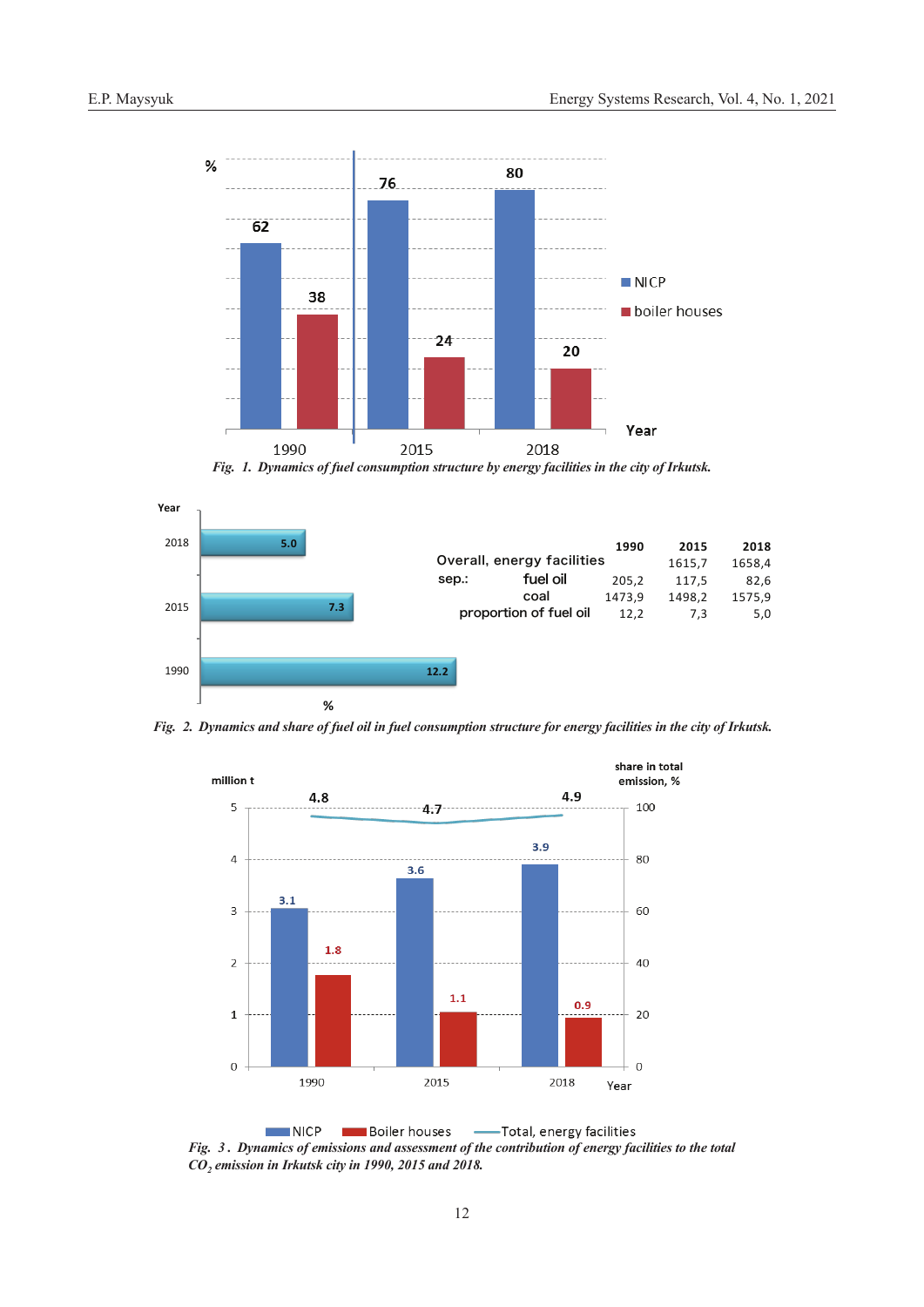Table 2. Dynamics of fuel consumption by type in irkutsk, thousand tce.

| Energy facilities |            | Fuel  |       | - - -<br>Year |             |            |
|-------------------|------------|-------|-------|---------------|-------------|------------|
|                   |            |       |       | 1990          | 2015        | 2018       |
| <b>NICP</b>       | fuel oil   |       |       | 17.9          | 2.4         | 2.1        |
|                   | brown coal |       |       | 1 0 1 9 .5    | 1 2 2 8 . 5 | 1 3 1 9 .6 |
|                   |            |       | total | 1 037.4       | 1 2 3 0 . 9 | 1 321.7    |
| Boiler houses     | fuel oil   |       |       | 187.3         | 115.1       | 80.4       |
|                   | coal       | brown |       | 454.4         | 253.6       | 246.4      |
|                   |            | hard  |       |               | 16.1        | 9.9        |
|                   |            |       | total | 641.7         | 384.8       | 336.7      |
| Total             |            |       |       | 1679.1        | 1615.7      | 1658.4     |

- the calculation method based on the periodic measurements of emissions;
- the method of the continuous monitoring of greenhouse gas emissions;
- the calculation method based on material balance;
- the calculation method based on the data on the enterprise performance and the emission factors.

The calculation methods relying on periodic measurements and continuous monitoring of greenhouse gas emissions employ the results of instrumental measurements at the enterprises for a period (year) at issue. These results are given in the protocols of measurements, technical specifications, reports of inventory checks of emission sources, data on in-process control of emissions and production of waste, and others. The rate of data logging and the methods of their averaging are chosen by the organization individually so as to provide their objectivity for the considered period.

Calculation based on the material balance assumes the use of data from the accounting documents on the consumption of raw materials, fuel, and materials; production of products (for example, technical reports, balances, statistical reporting forms, and others); quality certificates, and other sources of information. The calculation takes into account changes in the reserves of resources at the enterprise [20].

The input data for the greenhouse gas emission calculation by the method based on the data on enterprise performance and emission factors are the actual data, which characterize the enterprise activity for the sample period (for example, fuel consumption by type, consumption of carbon-containing materials), greenhouse gas emission factors, calculated factors of carbon content in fuel, and component composition for gaseous fuel.

This study relies on the methodological guidelines [20] for the category of stationary fuel combustion to estimate the greenhouse gas emissions from energy enterprises generating electric and thermal energy. At the same time, only carbon dioxide  $(CO<sub>2</sub>)$  emissions are classified as greenhouse gas emissions subject to mandatory accounting (in this category of emission sources).

## IV. RESULTS

The primary energy facilities for electricity and heat supply to the population and industrial enterprises of Irkutsk are boiler houses of different capacities, the Irkutsk HPP, and one large thermal power plant, i.e., the Novo-Irkutsk cogeneration plant (NICP). The installed capacity of the Irkutsk HPP is 662.4 MW, NICP – 708 MW, which characterizes Irkutsk as the city with a high share of renewable energy sources. The electric power generated at the Irkutsk HPP covers the city's demands and ensures the functioning of large enterprises in the nearest populated areas: the Irkutsk aluminum smelter (Shelekhov town) and Irkutsk aircraft plant, which is currently increasing its production capacities. On the whole, the industry share in energy consumption of the city reaches 66%. The rest of the electric power covers population needs. The main consumers of thermal energy produced by the NICP and municipal and departmental boiler houses are the population and social infrastructure.

In 2018 there were 89 boiler houses in the city, of which 57 used coal, 17 used liquid fuel (primarily fuel oil), and 15 were electric boiler houses. One boiler house burns fuelwood, i.e., sawdust. The city has no renewable energy sources for large-scale thermal energy production. Electric boiler houses and a boiler house running on fuelwood are not considered in assessing the СО2 emissions from boiler houses, and only coal and fuel oilfired boiler plants will be analyzed further.

To calculate the СО2 emissions from energy facilities (boiler houses on fossil fuel and the NICP) in Irkutsk, fuel consumption was analyzed for 1990, 2015, and 2018.

*A. Fuel consumption by energy facilities in the city of Irkutsk*

The consumption of fuel in 2015 and 2018, given its types, was determined using the data of heat supply schemes of Irkutsk for different years of their updating [24, 25], the State report on the protection of Lake Baikal [26], and the data of technical specifications of heat sources of the municipality of Irkutsk [27]. Brown coal is the primary fuel for thermal energy facilities of the city, Table 2.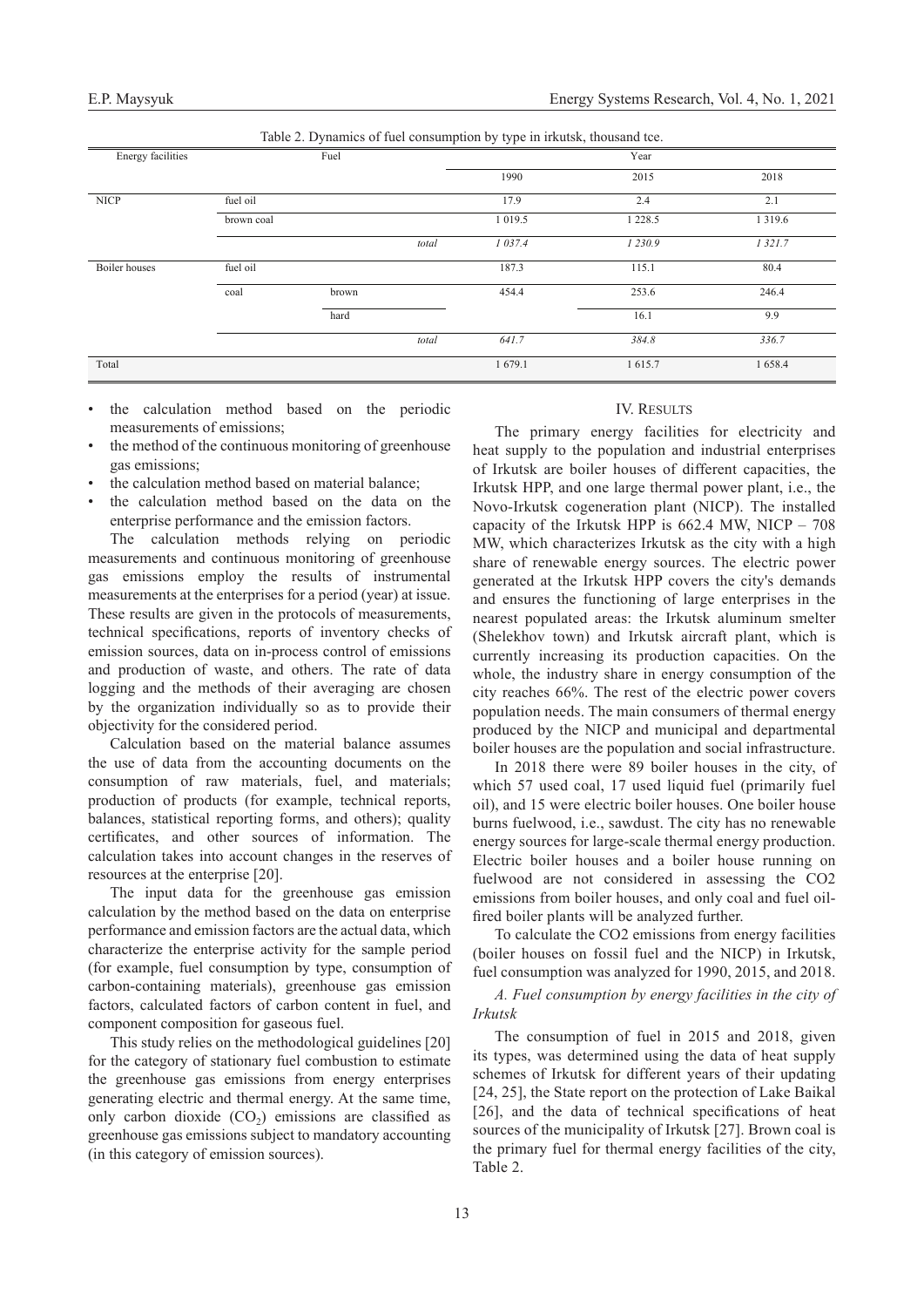| irkutsk city, thousand tons/year. |            |             |             |  |  |  |
|-----------------------------------|------------|-------------|-------------|--|--|--|
| Energy facility                   | Year       |             |             |  |  |  |
|                                   | 1990       | 2015        | 2018        |  |  |  |
| <b>NICP</b>                       | 3 0 5 8 .4 | 3 641.7     | 3 9 1 0.9   |  |  |  |
| Boiler houses                     | 1 770.2    | 1 0 5 6 . 6 | 939.3       |  |  |  |
| Total                             | 4 8 2 8 .5 | 4 698.4     | 4 8 5 0 . 1 |  |  |  |

Table 3. Calculated co2 emission from energy facilities in

The data on the amount of fuel burnt by the Irkutsk boiler plants and the NICP in 1990 are taken from the 1995 and 1999 official letters of the JSC "Irkutskenergo".

At present, the NICP burns primarily brown coal imported from the Kansk-Achinsk basin. Boiler houses use coal from local deposits of the Irkutsk region: brown coals and, in small amounts, hard coal.

For the considered period, the total fuel consumption (coal and fuel oil) by all energy facilities of the city is estimated at 1.6-1.7 million tce per year.

The major fuel consumer among the energy facilities is the NICP, with its share in the fuel consumption structure ranging from 62 to 80% in different years, Figure 1.

As seen from Figure 1, the share of boiler houses in the total fuel consumption declined almost twice (from 38% in 1990 to 20% in 2018) with a significant increase in the share of NICP.

In the total fuel consumption structure, the fuel oil share gradually decreases from 12.2% in 1990 to 5% in 2018, i.e., by 2.5 times, Figure 2.

# *B. Assessment of carbon dioxide emissions from energy facilities in the city of Irkutsk*

The calculations of carbon dioxide emissions from energy facilities with stationary fuel combustion are based on Order No. 300 of June 15, 2015 [28]. It is worth noting that greenhouse gases emitted by this category of sources includes only  $CO<sub>2</sub>$  emissions due to the combustion of all liquid and hard fuel types used at boiler units to produce heat and/or electricity. Methane (CH4) and nitrogen oxide (N2O) emissions, which are potentially likely during stationary fuel combustion, are not considered.

The calculation results for carbon dioxide emissions from energy facilities of Irkutsk city are presented in Table 3.

The calculations show that the amount of СО2 from the city's energy facilities in different periods is 4.7 (2015) to 4.9 million tons (2018). The emissions of 2018 exceed those of the so-called reference year of 1990 by 21.6 thousand tons. Whereas according to the plans of the Russian Government, the emissions in 2020 must be equal to 75% of the 1990 level, i.e., no more than 3.6 million tons for Irkutsk city.

The thermal power plant (Novo-Irkutsk cogeneration plant) is the main contributor to  $CO<sub>2</sub>$  emissions, with its share in the total carbon dioxide emissions increased from 63% to 80% in 2018, compared to 1990 (Fig. 3).

Correspondingly, the contribution of boiler houses to the total СО2 emissions from energy facilities in Irkutsk city reduced from 37% in 1990 to 19% in 2018.

A decrease in coal consumption by boiler houses and the replacement of some of them with one large-scale energy source, i.e., the Novo-Irkutsk cogeneration plant, led to an increase in the plant fuel consumption. In turn, carbon dioxide emission from the NICP increased by 26% against the 1990 level.

The lowest-carbon energy facilities are electric boiler houses. However, their number has not changed over the period under review (15 electric boiler houses in 2018 [25]). Moreover, future measures to improve heat supply to consumers in Irkutsk city do not include any plans for increasing the number of electric boiler houses and sources using renewable energy.

Although the regional energy companies make their efforts to implement the program to close economically and environmentally ineffective small-capacity boiler houses and connect heat consumers to the main source in the city, i.e., the NICP, the issue of reducing carbon dioxide emissions is unlikely to be resolved. In this regard, measures are necessary to reduce (save) fuel consumption at all energy facilities of the city, including the NICP.

#### V. CONCLUSION

The study provides a comparative analysis of the estimated carbon dioxide emissions from energy facilities in Irkutsk in 1990 and 2018. It is a starting stage in creating a city with a low carbon status, i.e., a city with low carbon dioxide emissions. Currently, emissions from energy facilities being the primary sources of  $CO<sub>2</sub>$  in the city, are estimated at 4.9 million tons per year. These emissions have already exceeded the level of 1990 by 26 thousand tons. The set goals (75% of the 1990 level) can be achieved by reducing carbon dioxide emissions by at least 1.3 million tons.

With the existing energy infrastructure, Irkutsk has the potential to reduce carbon dioxide emissions. It can be implemented by cutting down fuel consumption through the adoption of innovative combustion technologies, the use of available coal-grading technology, and the increase in the number of electric boiler houses.

Modernization of the Irkutsk hydropower plant through the replacement of hydraulic units with expired service life by new ones will contribute to the energy efficiency enhancement in the near future, which will increase the plant's capacity by 20%. Thus, it will be possible to additionally generate up to 200 million kWh of electricity per year, using the same amount of water as before the reconstruction.

The low carbon development of the city will largely depend on the development plans of Irkutsk city in the future. The question of whether Irkutsk will be a low carbon city is complicated as it requires answers to many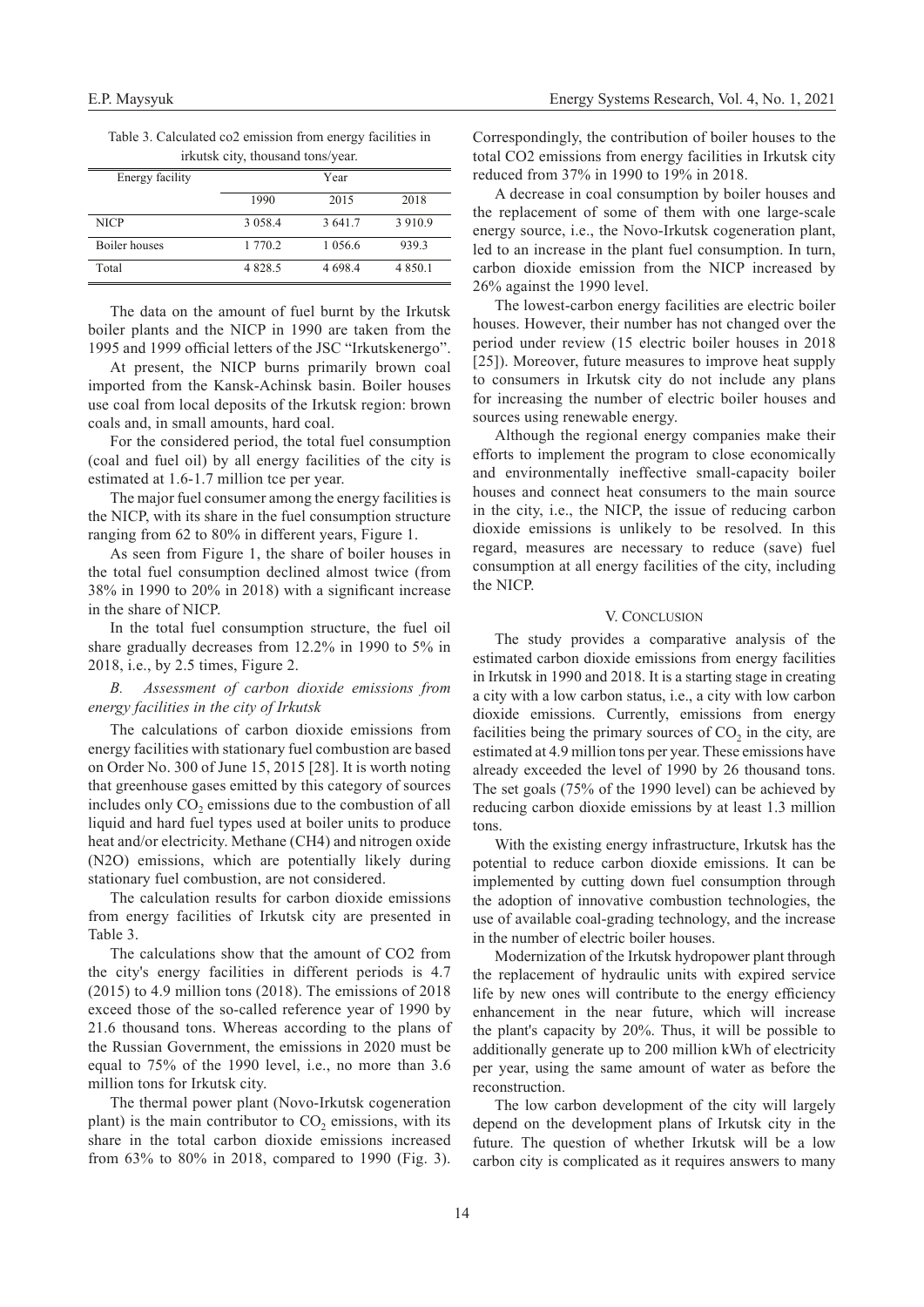sub-questions related to the development of a healthy urban environment. It is necessary to organize constant and continuous metering of energy consumption, to establish an energy conservation service, which will enable both individual enterprises and the entire city to significantly save energy resources.

Conversion of the city's energy facilities to gas can be one of the essential and realistically achievable measures. The use of natural gas as a fuel in the boiler houses and the cogeneration plant of the city will reduce carbon dioxide emissions more than twice against the 2018 level. Moreover, there is the Kovykta gas condensate field prepared for large-scale production in the Irkutsk region. Coordinated actions of the city and regional authorities will make it possible to convert consumers to gas not only in the cities and towns of the Irkutsk region but also in the neighboring regions.

Special attention should be paid to the transport segment, both public and personal means of transportation. Given that the city has the lowest electricity tariff in Russia, this fact should become the main stimulus for the development of electric transport.

With such a tariff policy pursued, it is also possible to carry out a gradual transition of private households to electric heating instead of the stove and often coal heating.

Wind generators and solar panels are represented by single instances (in the private sector) in Irkutsk city. The prospects for the development of renewable energy sources are limited, first of all, by the low cost of electricity. The successful use of renewable energy sources in the city in general seems unlikely without a policy focused on their support at the municipal, regional and federal levels.

Thus, to reduce carbon dioxide emissions in Irkutsk city, it is necessary to formulate a comprehensive program of carbon-free development, which should reflect not only the stages of a gradual transition to low carbon technologies but also a list of dedicated measures for specific types of economic activity. This issue must be addressed comprehensively in both the city energy sector and the entire infrastructure, from urban development to enterprises related to life support and fulfillment of various needs of citizens.

## **ACKNOWLEDGMENTS**

The research was carried out under the State Assignment Project of the Fundamental Research Program of Russian Federation 2021-2030 (FWEU-2021-0004 № АААА-А21-121012090010-7).

#### **REFERENCES**

- [1] *Climatically neutral cities.* UN Economic Commission for Europe, Geneva, Switzеrland, 2011, 116 pp. (in Russian).
- [2] S. Arrhenius, "On the influence of carbonic acid in the air upon the temperature of the Earth," *The Astronomical Society of the Pacific*, Vol 9, No 54, pp 14-24, 1897. Available at: <https://doi.org/10.1086/121158>. (accessed 05.02.2021)
- [3] J.T. Houghton, Y. Ding, D.J. Griggs, et al., "Climate change 2001: the scientific basis", *The Press Syndicate of the University of Cambridge*, 2001.
- [4] Intergovernmental Panel of Climate Change, "Climate change 2014: mitigation of climate change", *Cambridge University Press*, Vol. 3, 2005.
- [5] K.Ya. Kondratiev, V.F. Krapivin, "Modeling the global carbon cycle," Moscow, Russia, FIZMATLIT, 2004, 336 p. (in Russian).
- [6] L.S. Kartunova, "Climate changes, causes and effects," *Science, education and culture*, No 1 (25), Moscow, Russia, 2018. Available at: [https://cyberleninka.ru/](https://cyberleninka.ru/article/n/izmeneniya-klimata-prichiny-i-posledstviya/viewer) [article/n/izmeneniya-klimata-prichiny-i-posledstviya/](https://cyberleninka.ru/article/n/izmeneniya-klimata-prichiny-i-posledstviya/viewer) [viewer](https://cyberleninka.ru/article/n/izmeneniya-klimata-prichiny-i-posledstviya/viewer) (accessed 05.02.2021) (in Russian).
- [7] N.V. Petrov, "The clue to understanding the mechanism of global climate change of the planet and its long-term forecast," *Academy of Trinitarianism*, El No 77-6567, publ.26667, Мoscow, Russia, 2020. Available at: [http://www.trinitas.ru/rus/doc/0016/001h/00164494.](http://www.trinitas.ru/rus/doc/0016/001h/00164494.htm) [htm](http://www.trinitas.ru/rus/doc/0016/001h/00164494.htm) (accessed 15.02.2021) (in Russian).
- [8] L.V. Bondarenko, O.V. Maslova, A.V. Belkina, K.V. Sukhareva, "Global climate change and its effects," *Bulletin of the Plekhanov Russian University of Economics*, no (2), p. 84-93, 2018. Available at: <https://doi.org/10.21686/2413-2829-2018-2-84-93> (accessed 02.15.2021) (in Russian).
- [9] Yu.G. Peshcherov, G.I. Peshcherov, "Focused anthropogenic influence on climate as a threat to vital activity of human society," *Bulletin of Eurasian Science*, No 2, 2018. [https://esj.today/](https://esj.today/PDF/89NZVN218.pdf) [PDF/89NZVN218.pdf](https://esj.today/PDF/89NZVN218.pdf) (Free access) Available at: [https://cyberleninka.ru/article/n/tselenapravlennoe](https://cyberleninka.ru/article/n/tselenapravlennoe-antropogennoe-vliyanie-na-klimat-kak-ugroza-zhiznedeyatelnosti-chelovecheskogo-obschestva/viewer)[antropogennoe-vliyanie-na-klimat-kak-ugroza](https://cyberleninka.ru/article/n/tselenapravlennoe-antropogennoe-vliyanie-na-klimat-kak-ugroza-zhiznedeyatelnosti-chelovecheskogo-obschestva/viewer)[zhiznedeyatelnosti-chelovecheskogo-obschestva/](https://cyberleninka.ru/article/n/tselenapravlennoe-antropogennoe-vliyanie-na-klimat-kak-ugroza-zhiznedeyatelnosti-chelovecheskogo-obschestva/viewer) [viewer](https://cyberleninka.ru/article/n/tselenapravlennoe-antropogennoe-vliyanie-na-klimat-kak-ugroza-zhiznedeyatelnosti-chelovecheskogo-obschestva/viewer) (accessed 02.05.2021) (in Russian).
- [10] *The environment of Europe. State and prospects 2015.* Synthesis report, European Environment Agency, EEA, Copenhagen, 2015, 199 p. (in Russian).
- [11] *UN Framework Convention on Climate Change, as of May 9, 1992,* UN Site, 2021. Available at: [https://](https://www.un.org/ru/contact-us/index.html) [www.un.org/ru/contact-us/index.html.](https://www.un.org/ru/contact-us/index.html) (accessed 05.02.2021) (in Russian)
- [12] *What is the Kyoto Protocol?* United Nations Framework Convention on Climate Change, UN Site, 2021. Available at: https://unfccc.int/ru/kyoto [protocol](https://unfccc.int/ru/kyoto_protocol) (accessed 26.02.2021) (in Russian).
- [13] *The Paris Agreement, 2015*, UN Site. Available at: [https://unfccc.int/process-and-meetings/the-paris](https://unfccc.int/process-and-meetings/the-paris-agreement/the-paris-agreement)[agreement/the-paris-agreement](https://unfccc.int/process-and-meetings/the-paris-agreement/the-paris-agreement) (accessed 26.02.2021) (in Russian).
- [14] *Materials of the North-Asian International Conference "NICE' for Economic Development",* Niigata, Japan, 3-rd Stage "Japan-Russia Energy and Environment Dialogue – the Paris Agreement and Energy Security in Northeast Asia," 2021, Available at: [https://www.](https://www.erina.or.jp/en/activities/seminars/nice/2021nice/3rd-stage/) [erina.or.jp/en/activities/seminars/nice/2021nice/3rd](https://www.erina.or.jp/en/activities/seminars/nice/2021nice/3rd-stage/)[stage/](https://www.erina.or.jp/en/activities/seminars/nice/2021nice/3rd-stage/) (accessed 26.02.2021)
- [15] M. Bui, C.S. Adjiman, A. Bardow, E.J. Anthony, A.